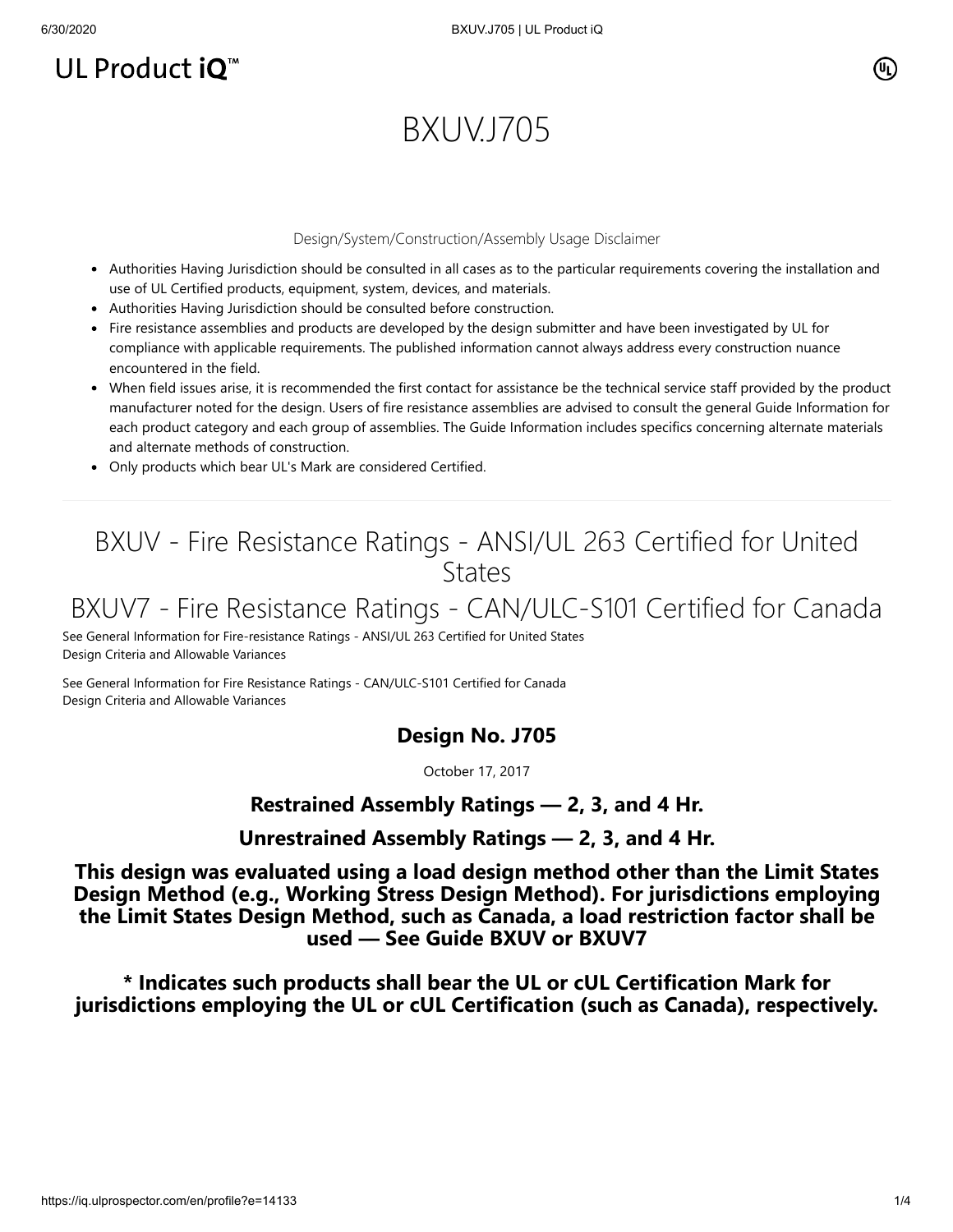#### 6/30/2020 BXUV.J705 | UL Product iQ



1. **Concrete Topping —** 3000 psi compressive strength. Min topping thickness, 1 in. Thickness of Spray-Applied Fire Resistive Materials Required On Flanges

For Restrained and Unrestrained Assembly Ratings

| <b>Min Total Thkns of</b><br><b>Lightweight Concrete Unit</b><br>Weight 110 to 120 pcf | 2 <sub>hr</sub> | Rating<br>3 Hr | 4 Hr           |
|----------------------------------------------------------------------------------------|-----------------|----------------|----------------|
| $1 - 1/2$ in.                                                                          | $1$ in.         | 1-9/16 in.     | 2 in.          |
| 2 in.                                                                                  | $3/4$ in.       | $1 - 1/4$ in.  | 13/4 in.       |
| $2 - 1/2$ in.                                                                          | $1/2$ in.       | $1$ in.        | $1 - 1/2$ in.  |
| 3 in.                                                                                  | 5/16 in.        | $3/4$ in.      | $1 - 3/16$ in. |
| $3 - 1/2$ in.                                                                          | $1/4$ in.       | $1/2$ in.      | 15/16 in.      |
| 4 in.                                                                                  |                 | 5/16 in.       | 11/16 in.      |

**Min Thkns of Normal Weight Concrete Topping on a Min 2 In. Thk Lightweight**

| <b>Concrete Base Unit Weight of</b> | Rating    |            |                |  |
|-------------------------------------|-----------|------------|----------------|--|
| Topping 147 to 153 pcf              | 2 Hr      | 3 Hr       | 4 Hr           |  |
| 1 in.                               | 7/16 in.  | $7/8$ in.  | $1 - 1/4$ in.  |  |
| 1-1/2 in.                           | 5/16 in.  | $3/4$ in.  | $1 - 1/16$ in. |  |
| 2 in.                               | $1/4$ in. | $9/16$ in. | $7/8$ in.      |  |

2. **Precast Concrete Units\* —** Lightweight concrete. Single or double stemmed units bearing the UL Classification Marking containing Design Nos. J945 or J948 and having a min slab thickness of 1-1/2 in.; or bearing the UL Classification Marking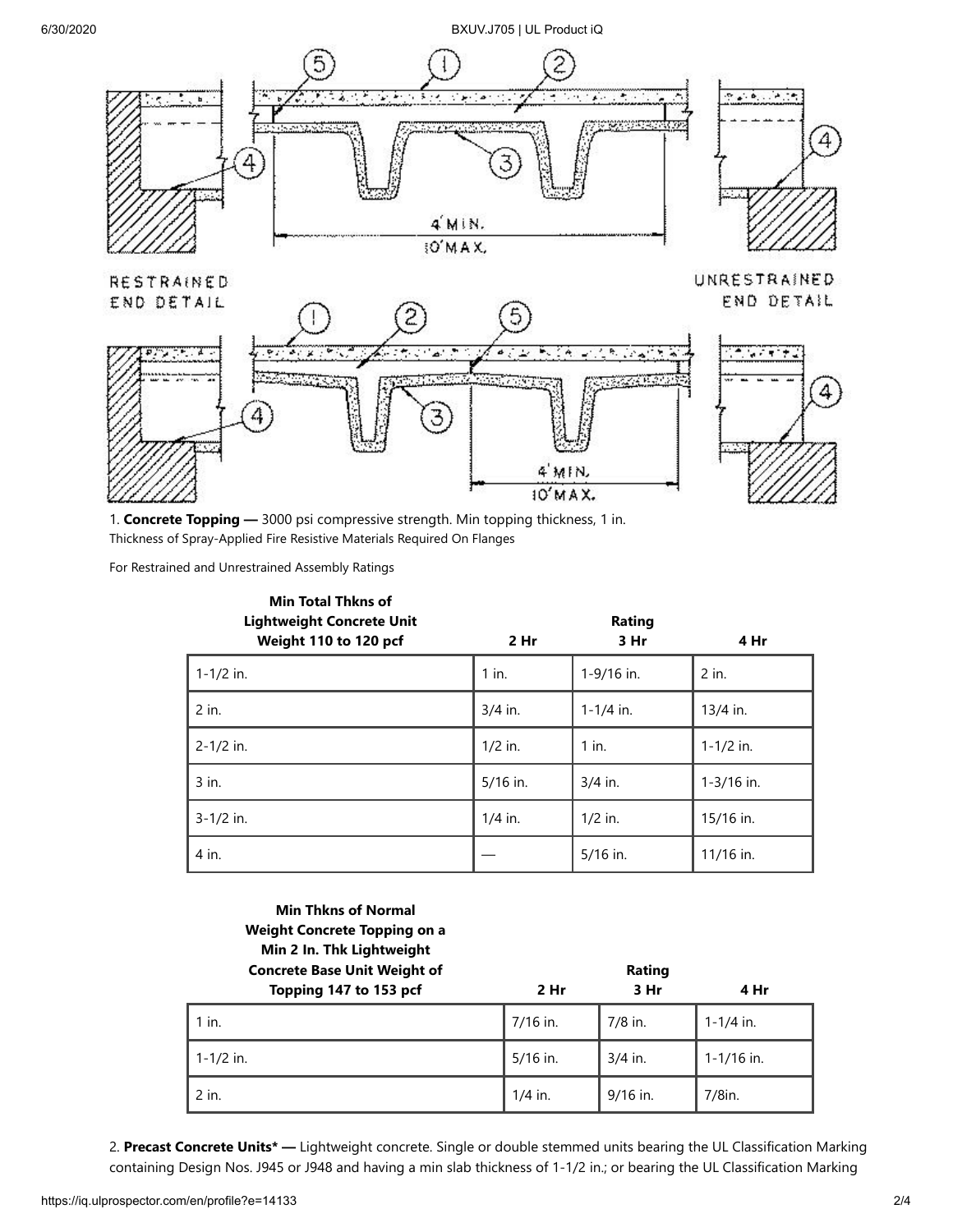J705. See Precast Concrete Units Category for names of manufacturers.

3. **Spray-Applied Fire Resistive Materials\* —** Applied by mixing with water and spraying in one or more coats, to a final thickness as shown in the above illustration and in the tables described in Items 1 and 3, to concrete surfaces which must be clean and free of dirt and oil. Min avg and min ind density of 15/14 pcf respectively. Min avg and min ind density of 19/18 pcf respectively for Type 7GP and 7HD. For method of density determination, see Design Information Section. Thickness of Spray-Applied Fire Resistive Materials Required on Stems

For Restrained and Unrestrained Assembly Ratings

| <b>UL Classification</b><br><b>Marking on</b> |            | Rating         |                |
|-----------------------------------------------|------------|----------------|----------------|
| <b>Precast Concrete Unit</b>                  | 2 Hr       | 3 Hr           | 4 Hr           |
| J945                                          | $5/8$ in.  | $1$ in.        | $1 - 3/8$ in.  |
| J705-A                                        | 11/16 in.  | $1 - 1/16$ in. | 1-7/16 in.     |
| J705-B                                        | $5/8$ in.  | 7/8 in.        | $1 - 3/8$ in.  |
| J705-C                                        | $1/2$ in.  | 11/16 in.      | $1 - 1/4$ in.  |
| J705-D                                        | 5/16 in.   | $1/2$ in.      | $1 - 1/16$ in. |
| J705-E                                        | $5/16$ in. | 5/16 in.       | 7/8 in.        |
| J705-F                                        | $5/16$ in. | $5/16$ in.     | 9/16 in.       |
| J948                                          |            | 3/8 in.        | 3/4 in.        |

**ARABIAN VERMICULITE INDUSTRIES** — Types MK-6/CBF, MK-6/ED, MK-6/HY, MK-6s, Sonophone 1.

**GCP KOREA INC** — Types MK-6/CBF, MK-6/ED, MK-6/HY, MK-6s, Monokote Acoustic 1.

**PYROK INC** — Type LD.

**SOUTHWEST FIREPROOFING PRODUCTS CO** — Types 4, 5, 5EF, 5GP, 5MD, 7GP, 8EF, 8GP, 8MD, 9EF, 9GP, 9MD.

**GCP APPLIED TECHNOLOGIES INC** — Types MK-6/HY, MK-6s, Monokote Acoustic 1, RG.

4. **Minimum Bearing —** 3 in.

5. **Weld Plates —** Optional.

6. **Metal Lath —** (Not Shown) — Required when Type 7HD is applied - Metal lath shall be 3/8 in. expanded diamond mesh, weighing 3.4 lb per sq yd. Secured to underside through steel washers with an outside diam of 1/2 in. with fasteners spaced 12 in. OC in both directions with lath edges overlapped approx 3 in.

### **\* Indicates such products shall bear the UL or cUL Certification Mark for jurisdictions employing the UL or cUL Certification (such as Canada), respectively.**

[Last Updated](javascript:openit() on 2017-10-17